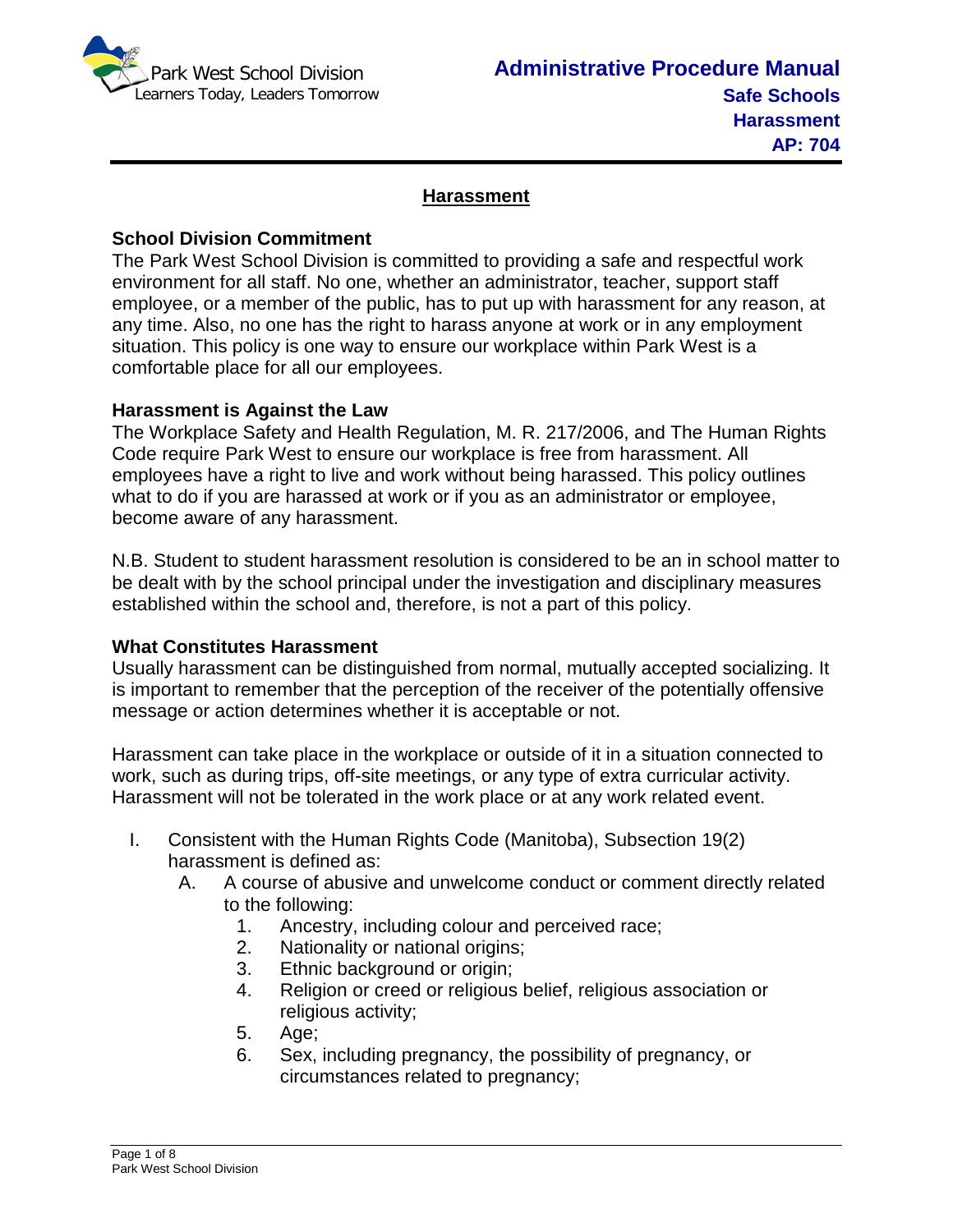

- 7. Gender determined characteristics or circumstances other than those included in 6, above;
- 8. Sexual orientation;
- 9. Marital or family status;
- 10. Source of income;
- 11. Political belief, political association or political activity;
- 12. Physical or mental disability or related characteristics or circumstances, including reliance on a guide dog or other animal assistant, a wheel chair, or any other remedial appliance or device.
- B. A series of objectionable and unwelcome sexual solicitations or advances;
- C. A sexual solicitation or advance made by a person who is in a position to confer any benefit on, or deny any benefit to, the recipient of the solicitation or advance, if the person making the solicitation or advance knows or ought reasonably to know that it is unwelcome;
- D. A reprisal or threat of reprisal for rejecting a sexual solicitation or advance.
- E. In addition, the Division also recognizes a course of abusive and unwelcome conduct or comment undertaken or made on the basis of medical circumstances or illness as harassment.
- F. Severe conduct that adversely affects a worker's psychological or physical well being.

For the purpose of the definition "harassment" in Section I, conduct is:

- a) objectionable, if it is based on race, creed, religion, color, sex, sexual orientation, gender-determined characteristics, marital status, family status, source of income, political belief, political association, political activity, disability, physical size or weight, age, nationality, ancestry, or place of origin; or
- b) Severe, if it could reasonably cause a worker to be humiliated or intimidated and is repeated, or in the case of a single occurrence, has a lasting, harmful effect on a worker.
- II. Sexual harassment, as defined above, may include but is not limited to:
	- a. Sexually oriented verbal kidding or verbal abuse.
		- b. Subtle pressure for sexual activity.
		- c. Unwelcome touching such as patting, pinching, squeezing or repeated brushing against another's body.
		- d. Suggestions or demands for sexual favours.
		- e. Displaying derogatory materials such as pictures or cartoons which denigrate women, men or children.
		- f. Ongoing derogatory remarks, jokes, innuendoes, propositions, teasing or threats.

# **Personal and psychological harassment**

Personal and psychological harassment is also known as "bullying" and can include abuse of authority. This consists of abusive and unwelcome comments and behaviours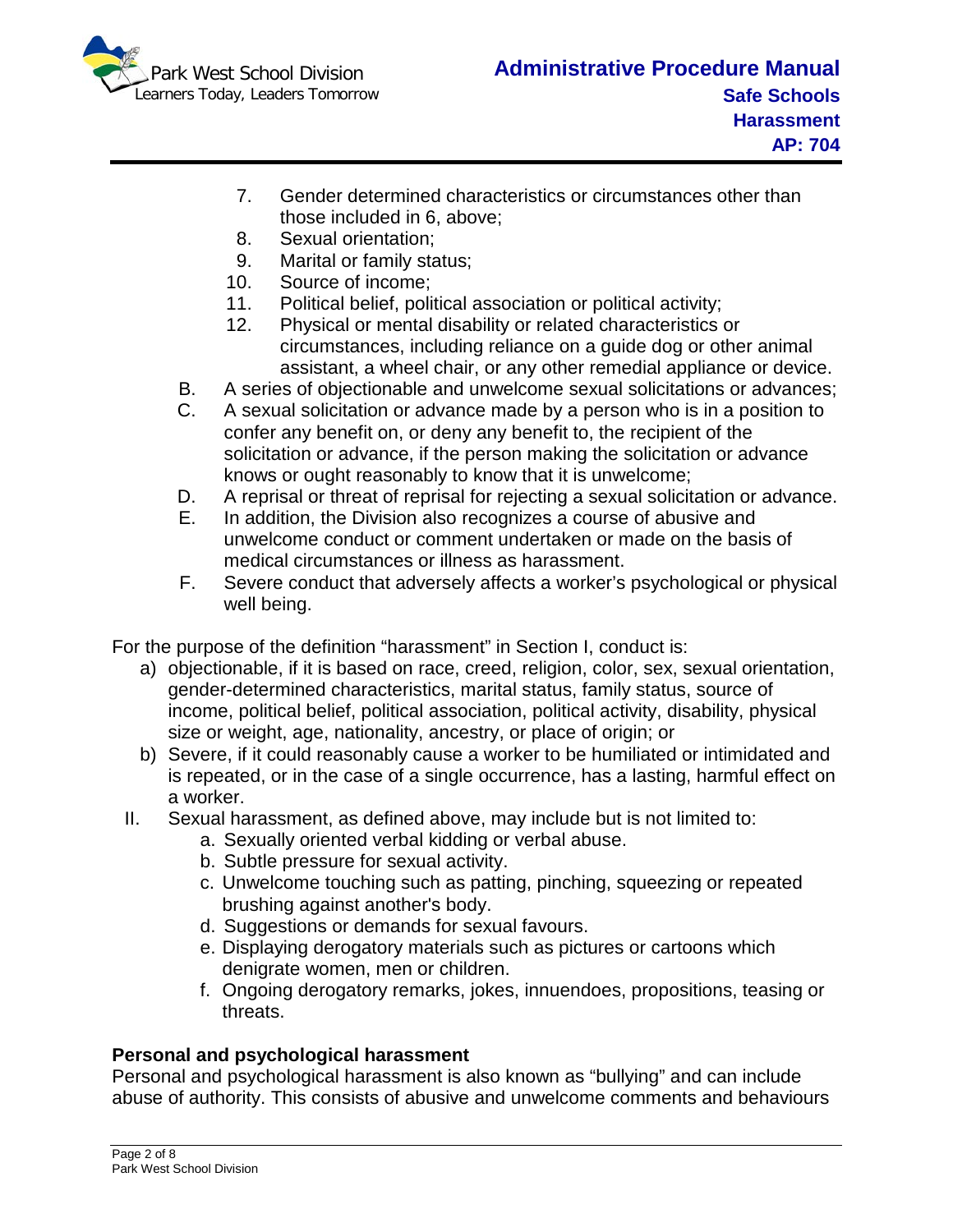

or actions that offend, abuse, intimidate, humiliate, demean or cause loss of dignity to an individual and can often have the effect of interfering with a person's work performance. Personal harassment can take place between peers and it can take place between individuals where there is a power imbalance.

### **Bullying**

Bullying: occurs when there is a power difference or imbalance between the bully and the victim. Bullying can be a complex, unprovoked, aggressive act (verbal, physical, social or psychological) that typically is repeated over time, but it may also be a onetime event, with the intent of a person or group in a position of power, to oppress, hurt, or abuse undue stress to a victim, psychologically, socially, emotionally, or physically.

Acts of bullying can be directly or indirectly focused on the victim and include direct or indirect verbal, physical, and social acts of aggression, which also includes willful acts or attacks on the personal property of a victim

Acts of bullying can also include acts to hurt based on ability, culture, ethnicity, gender, sexuality, sexual orientation, physical appearance, age, religion, socioeconomic status, and willful accts on the personal property of a victim.

## *Cyberbullying*

Cyberbullying is the use of information and communication technology to bully, embarrass, threaten or harass another student/person. It also includes the use of information and communication technology to engage in conduct or behaviour that is derogatory, defamatory, degrading, illegal, and/or abusive.

Cyberbullying consists of covert, psychological bullying, conveyed through the electronic mediums such as (but not limited to) cell phones, texting, web-blogs, and online social media platforms. It may also be verbal (over the telephone or cell phone) or written (threats, racial, sexual or homophobic harassment).

## **What Does Not Constitute Harassment**

Harassment is not:

- a. Appropriate performance reviews, counseling, coaching or discipline by a supervisor or manager
- b. Day-to-day management or supervisory decisions involving work assignments or implementation of appropriate dress codes, provided they are carried out in a manner which is reasonable and not abusive.
- c. Physical contact necessary for the performance of work using industry or professional standards.
- d. Conflict or disagreements in the workplace that are not based on prohibited grounds and would reasonably considered to as acceptable within a workplace setting,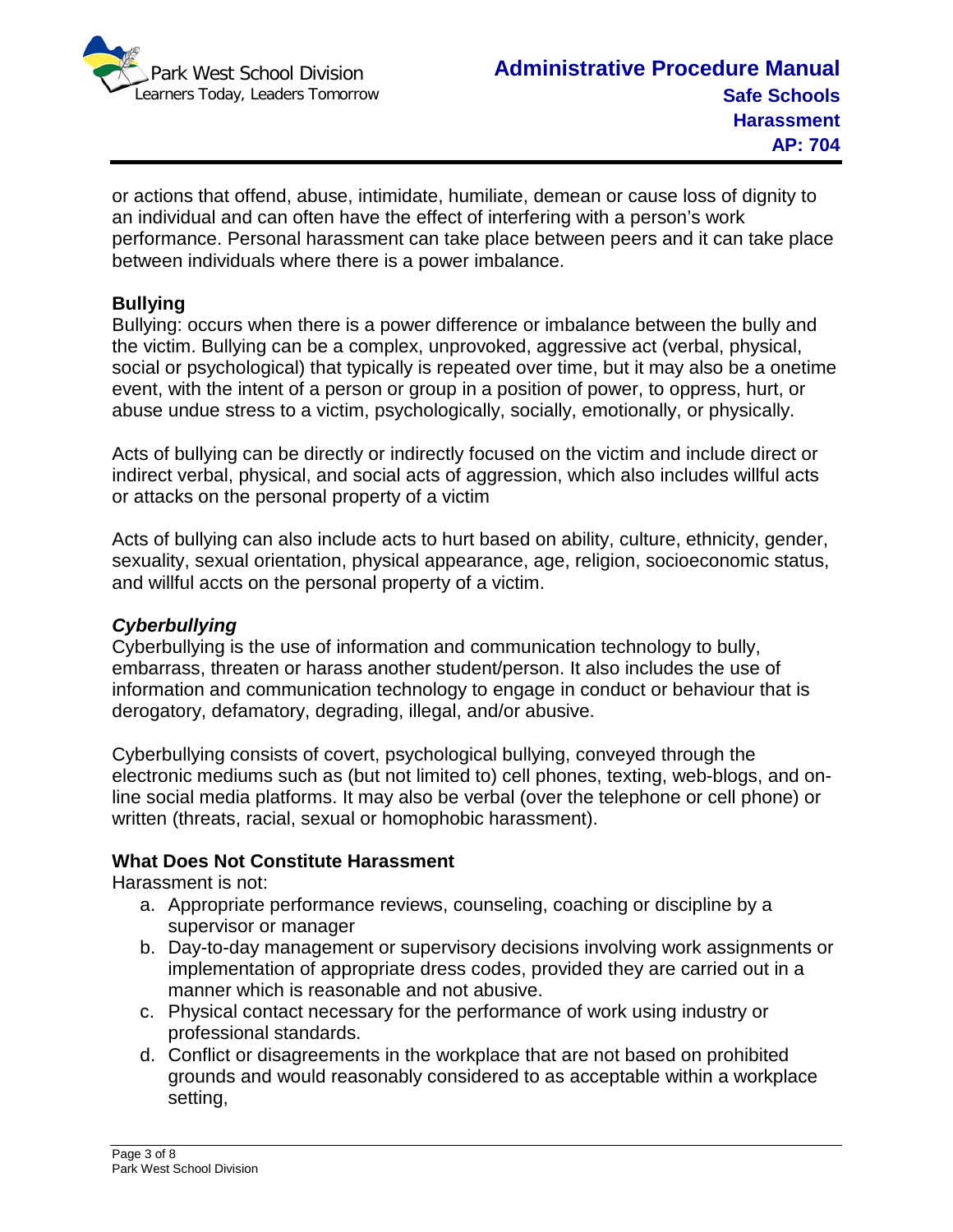

- e. Occasional disagreements, thoughtlessness, or poor communication.
- f. Reasonable words or actions related to isolated stress or frustrations encountered in the performance of work duties.
- g. Consensual banter or conduct, or romantic relationships, where the people involved do not find it offensive or unwelcoming and consent to what is happening.

# **Employees' Rights and Responsibilities**

Employees are entitled to work free of harassment in Park West School Division.

Employees have the responsibility to treat each other with respect, and to speak up if they, or others are being harassed. All employees have a responsibility to report harassment to the appropriate person.

Employees also have the responsibility to co-operate in the investigation of harassment complaint. Anyone who gives evidence in an investigation or who is otherwise involved in the process must keep this information confidential, except when it is necessary to deal effectively with the complaint. Employees have the right to file a complaint with the Manitoba Human Rights Commission.

## **Employers' Responsibilities**

Administration at Park West School Division must ensure, as much as is reasonably practical, that no employee is subjected to harassment in the workplace. Administrators will take corrective action with anyone under their direction who subjects, an employee to harassment.

Administrators will not disclose the name of a complainant or an alleged harasser or the circumstances of the complaint to anyone except where disclosure is:

- a) necessary to investigate the complaint or take corrective action
- b) required by law

The harassment prevention policy in Park West is not intended to discourage or prevent complainants from exercising other legal rights under any other law. Park West and its administration are responsible for creating a safe work environment, free of harassment. All employees in Park West are responsible for stopping harassment. If you become aware of harassment in your work area, or elsewhere in the division, you must do everything you can to stop it, whether or not a complaint has been made. Courts may impose penalties on employers and managers, even if they aren't actually involved in or aware of the harassment but should have known about it. Administrators who ignore harassment may face legal consequences, and may be disciplined by Park West.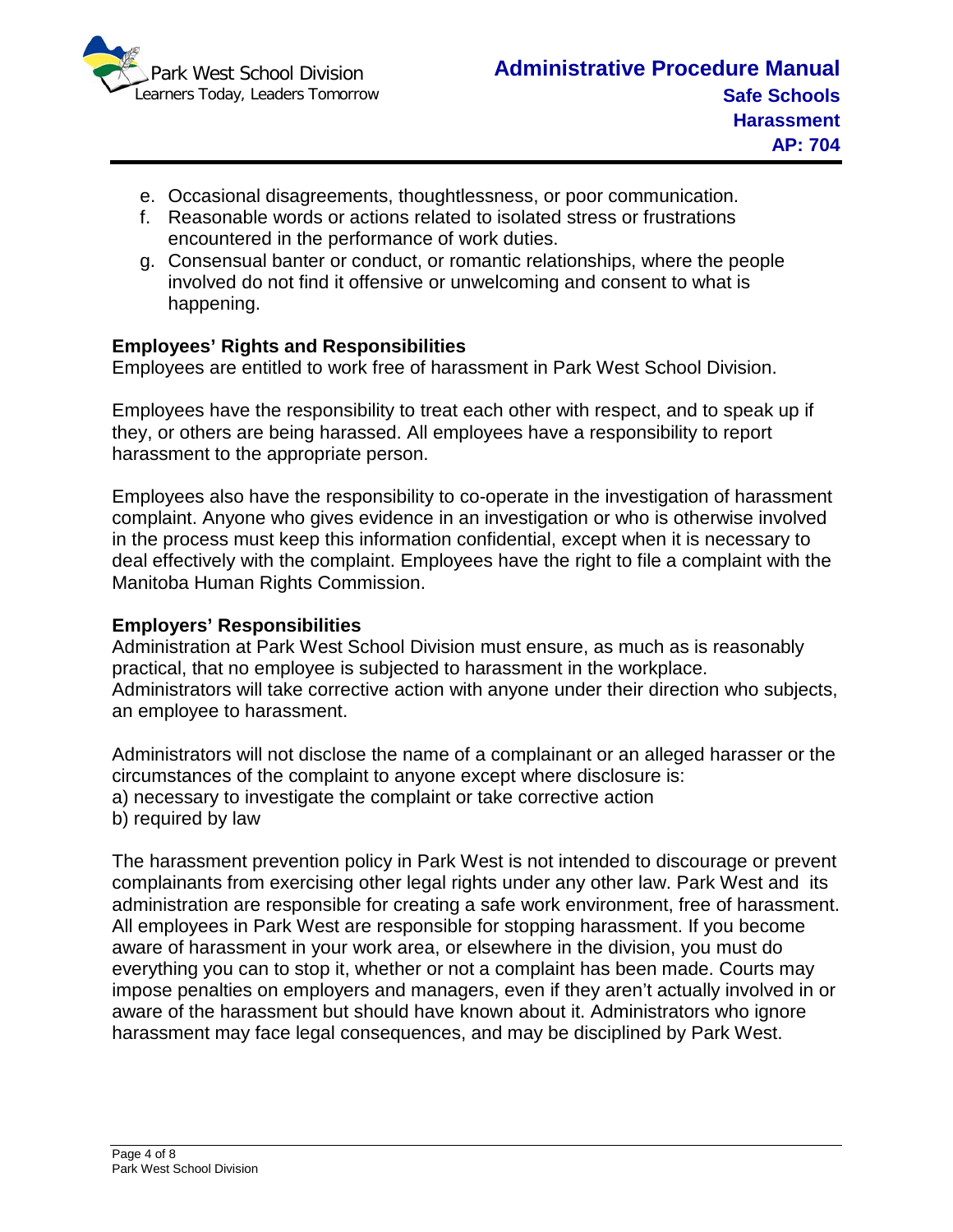

# **PROCEDURES FOR HANDLING & RESOLUTION OF COMPLAINTS**

# **A. Early Problem Resolution**

The objective of early resolution is to resolve an alleged violation of a respectful workplace as soon as possible, in a fair and respectful manner without having to resort to the formal complaint process. Every effort will be made to resolve the issue early with open communication and in a cooperative manner. The use of problem resolution mechanisms such as coaching, counseling and facilitation can in many instances resolve the issue and prevent the situation from escalating to the point where filing a complaint is necessary.

A person who feels offended by the actions of another person in the Division is encouraged to make it known to that person as soon as possible in an attempt to resolve the issue. If the issue is not resolved at this point or if the offended person does not want to speak directly with the other person, the offended person will meet with his or her administrator in an attempt to find a solution and resolve the issue. An offended person may request that a mediator (either internal or external) be involved in an attempt to resolve the situation.

In the event that the Administrator/Supervisor is unable to resolve the issue or the Administrator/Supervisor determines the issue warrants the attention of the Principal, then the School's Principal will be notified. The School Principal must make every effort to resolve the issue between the parties as quickly as possible.

If an informal resolution is reached it will be documented and implemented, however any documentation will be maintained.

## **B. Complaint Process**

If early resolution is not successful or is not deemed appropriate, the complainant may file a complaint with the School Principal or alternatively with the Superintendent/CEO. Complaints must be made or filed in a timely manner and no later than *six (6) months from the date on* which the event(s) took place.

If a complainant wishes to make a written complaint the following process will be followed:

## **Step 1 - Filing a Complaint**

The complainant submits a written complaint which contains particulars of the allegations. This complaint should be submitted on or accompanied with a "Report of Harassment" form and submitted to the School Principal or the Superintendent/CEO.

# **Step 2 - Acknowledgement of the Complaint**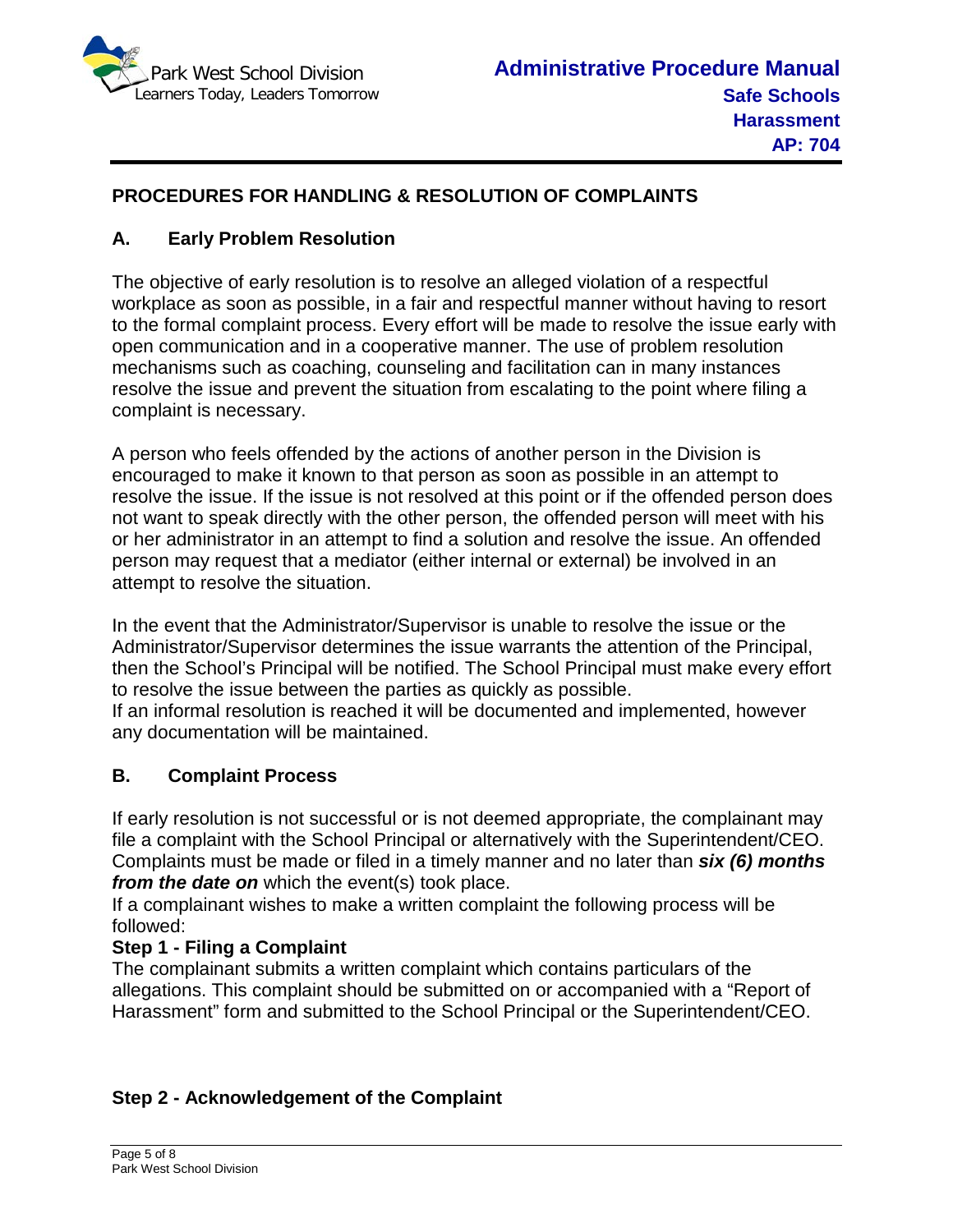

Upon receipt of the complaint the School Principal acknowledges receipt of the complaint in writing to the complainant and copies the acknowledgement form to the Superintendent/CEO.

# **Step 3 - Review of the Complaint**

Once the complaint has been acknowledged the School Principal or the Superintendent/CEO reviews the complaint. If it is determined from the initial review that the complaint is not a violation of the Code of Conduct policy (JICDA) the complainant is informed in writing and redirected to the appropriate avenue of recourse.

#### **Step 4 - Investigation**

If the School Principal or Superintendent/CEO concludes from the initial review that a violation of the Code of Conduct policy (JICDA) may have occurred, he or she will initiate the investigation procedure. The format of the investigation is determined by the Division *with the input of the complainant* and may involve either an internal or an external investigator *if requested by the complainant and agreed to by the Division*. Prior to any interview of the respondent the respondent will be provided particulars of the complaint in writing, including the allegations. Both complainant and respondent have the right to be accompanied by a union representative or another person during the investigation process.

The Superintendent/CEO or designate will endeavour to resolve the matter and in doing so shall:

- i. Assume responsibility for ensuring the investigation of all such complaints is done in a confidential manner.
- ii. If necessary, take steps to ensure that there is no recurrence of the situation while the investigation is in progress.
- iii. Take appropriate disciplinary action where such is found to be warranted.
- iv. In writing, inform the complainant and the person against whom the harassment complaint has been lodged of the outcome of the investigation.
- v. In cases where the complainant is not satisfied with the outcome of the investigation, she/he may appeal to the School Board.
- vi. If through the investigation, the Superintendent/CEO or designate finds that there were no grounds for the complaint and that it was done willfully or maliciously, disciplinary action will be taken against the complainant.

## **Step 5 - Decision**

The person who is conducting the investigation will make recommendations to the Division concerning the results of the investigation and the Division will then determine an appropriate response based on those recommendations. Both the complainant and the respondent will be advised in writing of the results of the investigation. The Division will ensure that corrective and/or disciplinary measures are taken if determined to be appropriate. Documentation pertaining to the complaint and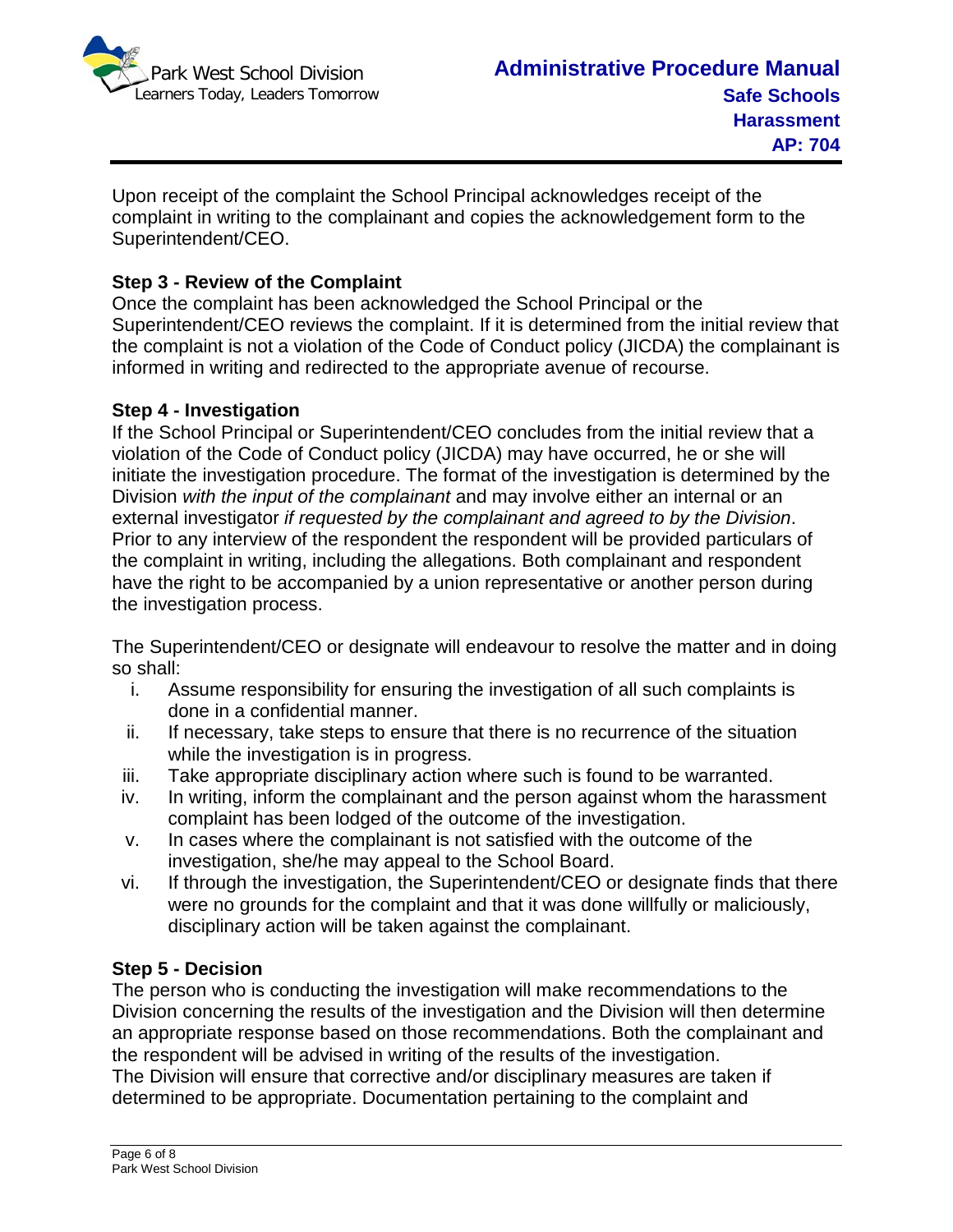

investigation will be maintained in a confidential file separate from the personnel files of either party unless disciplinary action results, which will be placed in the relevant personnel file

In the event that a complaint is determined to be frivolous or vindictive in nature, disciplinary action may be taken against the complainant. This does not apply to complaints made in good faith but which are not proven.

## **Step - 6 - Appeal**

Where the respondent disagrees with the decision (findings or penalties) of the investigator or a complainant disagrees with a finding that a complaint has been filed frivolously, an appeal may be made in writing to the Superintendent/CEO within fifteen (15) working days of receipt of the decision.

#### **Corrective Action for Harassers**

Employees who harass another person will be subject to one or more of the following forms of discipline, depending on the severity of the harassment:

- A written reprimand
- A requirement to attend sensitivity training
- A suspension, with or without pay
- A transfer, if it is not reasonable for the people involved to continue working together
- A demotion
- Dismissal

If the investigation does not find evidence to support the complaint, there will be no documentation about it in the file of the alleged harasser. When the investigation reveals

harassment occurred, the incident and the corrective action will be recorded in the harasser's personnel file.

#### **Confidentiality**

Park West School Division will not disclose a complainant's or alleged harasser's name or any circumstances about a complaint, to anyone except where necessary to investigate the complaint; take disciplinary action; or where required by law.

Administrators involved in a complaint are reminded to keep all information confidential, except in the above circumstances.

#### **Retaliation**

Anyone who retaliates in any way against a person who has complained of harassment, given evidence in a harassment investigation, or been found guilty of harassment, will be considered to have committed harassment and be penalized accordingly. The possible penalties are the same as those previously noted.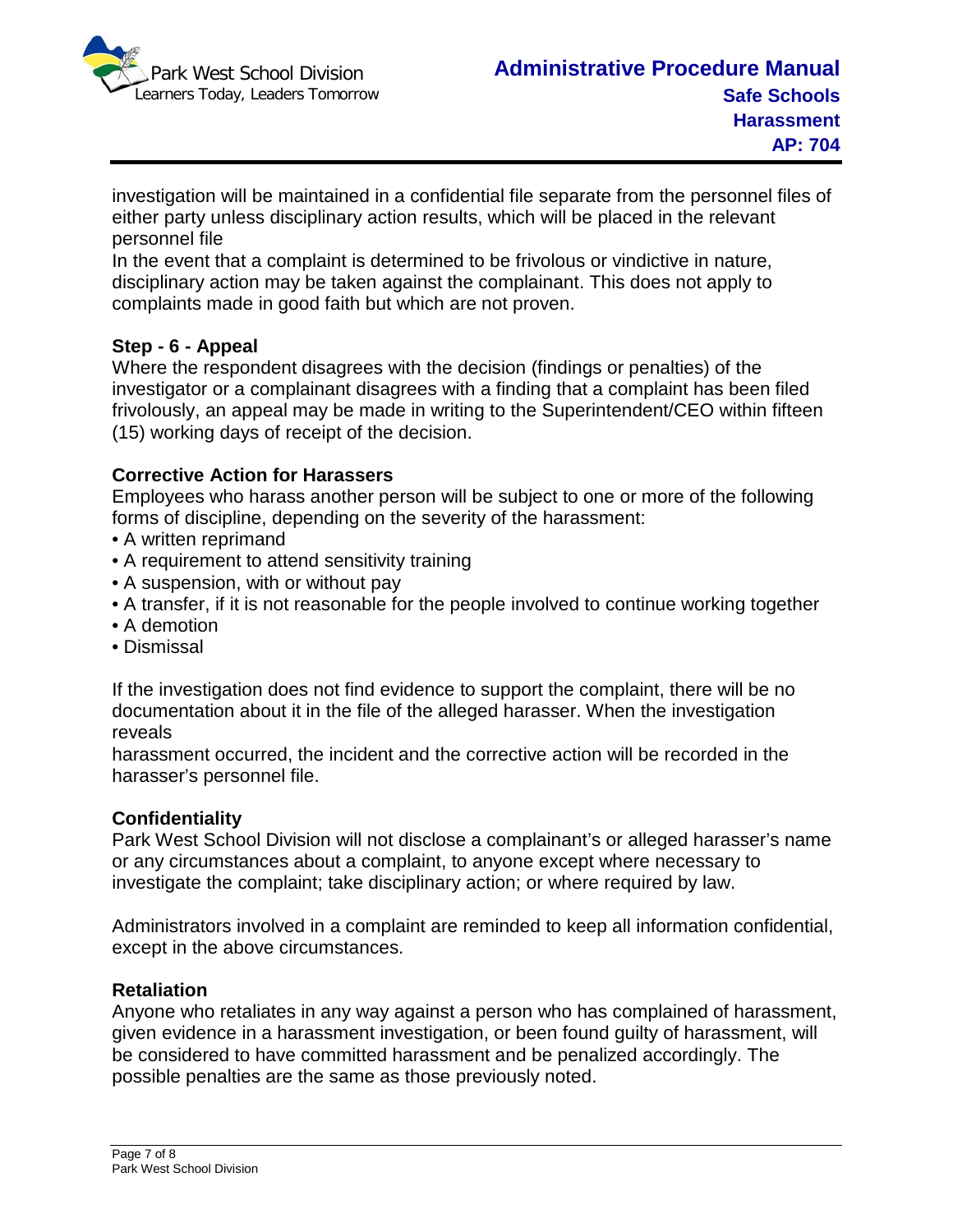

### **Education**

Park West School Division is committed to keeping of all its employees and administrators aware of this policy and harassment in general.

#### **Monitoring**

Park West School Division will monitor this policy and make adjustments where necessary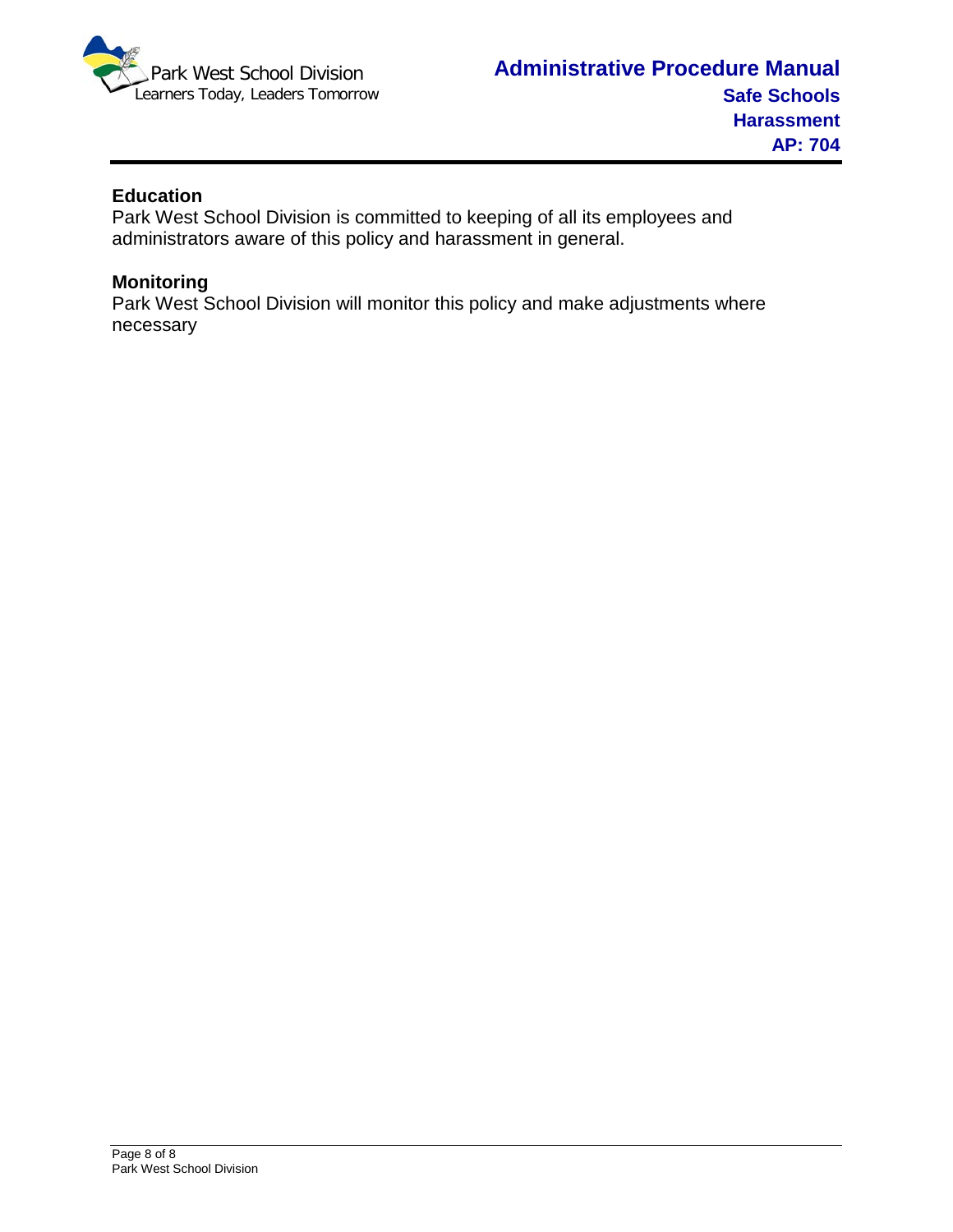

# **Harassment Report**

# **Identifying Information of complainant**

| Position<br>Address                        | Name |  |
|--------------------------------------------|------|--|
| <b>Contact Number</b><br>School/Department |      |  |
|                                            |      |  |
|                                            |      |  |
|                                            |      |  |

# **Details of incident**

 $\overline{1}$ 

| Location of Incident (specify, e.g.: office, hallway, classroom, school grounds, etc.)                                                                                                                                                                                                                                                                                                                                                                                                                                                                                       |
|------------------------------------------------------------------------------------------------------------------------------------------------------------------------------------------------------------------------------------------------------------------------------------------------------------------------------------------------------------------------------------------------------------------------------------------------------------------------------------------------------------------------------------------------------------------------------|
| Date and Time of Incident example of the state of the state of the state of the state of the state of the state of the state of the state of the state of the state of the state of the state of the state of the state of the                                                                                                                                                                                                                                                                                                                                               |
| Nature of harassment<br>$\Box$ Ancestry, including colour and perceived race<br>□ Nationality or national origins<br>□ Ethnic background or origin<br>□ Religion or creed or religious belief, religious association or religious activity<br>$\Box$ Age<br>$\Box$ Sex or gender, including circumstances related to pregnancy<br>$\Box$ Sexual orientation<br>$\Box$ Sexually inappropriate<br>□ Marital or family status<br>$\Box$ Source of income<br>□ Physical or mental disability or related characteristics<br>□ Psychological<br>□ Other __________________________ |
| Format of harassment<br>$\Box$ Verbal<br>$\Box$ Written<br>$\Box$ Email<br>□ Other _________________________                                                                                                                                                                                                                                                                                                                                                                                                                                                                 |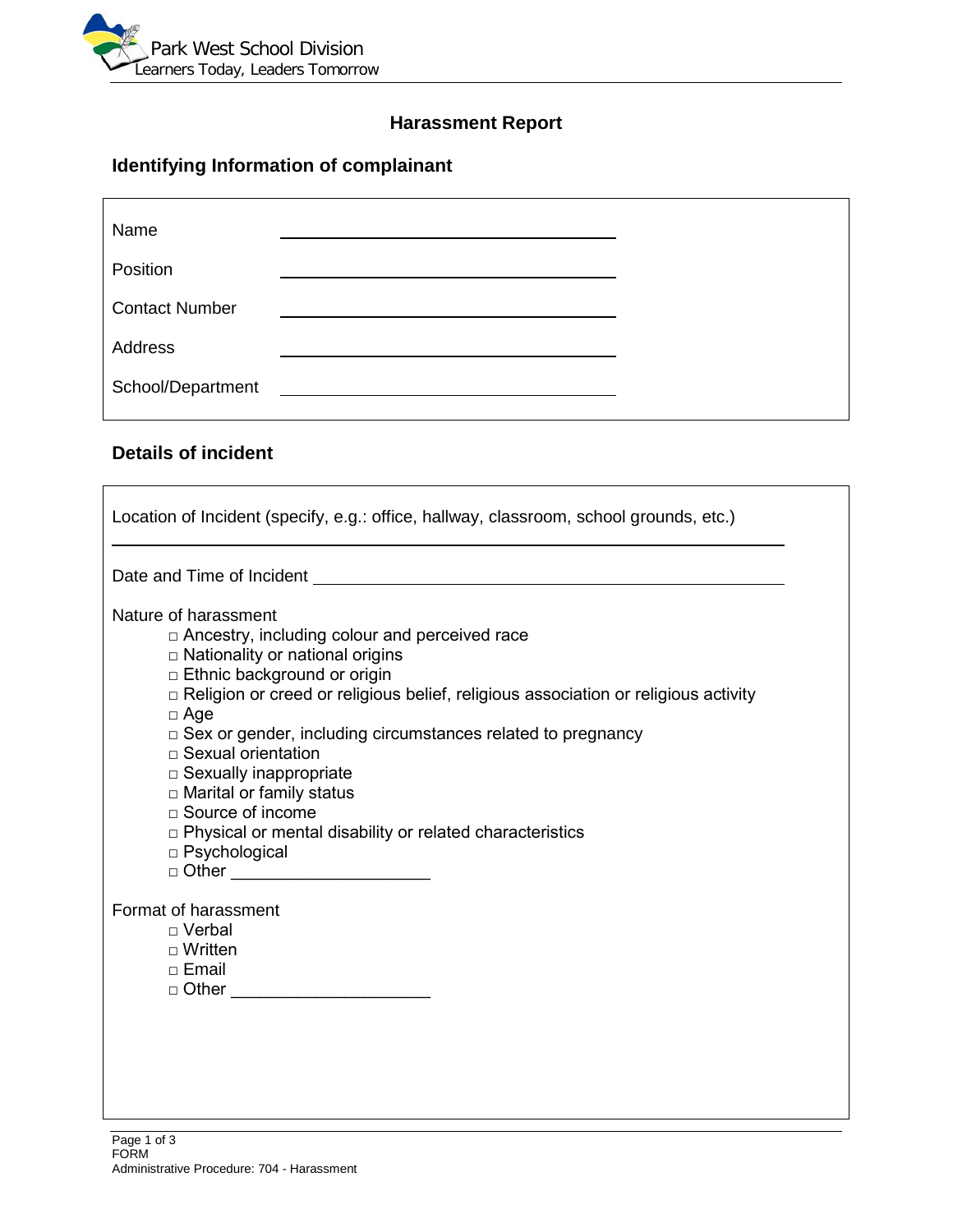

Describe the incident (what happened): *Attach additional written description if require*

# **Information of the Individual with whom the incident occurred**

| Individual's name and or position, if known:              |                |                                            |  |  |  |  |
|-----------------------------------------------------------|----------------|--------------------------------------------|--|--|--|--|
| Description, if individual's name and position not known: |                |                                            |  |  |  |  |
| $\Box$ Male $\Box$ Female                                 |                |                                            |  |  |  |  |
| Age:______                                                | Height: $\_\_$ | Weight: $\_\_\_\_\_\_\_\_\_\_\_\_\_\_\_\_$ |  |  |  |  |
|                                                           |                |                                            |  |  |  |  |